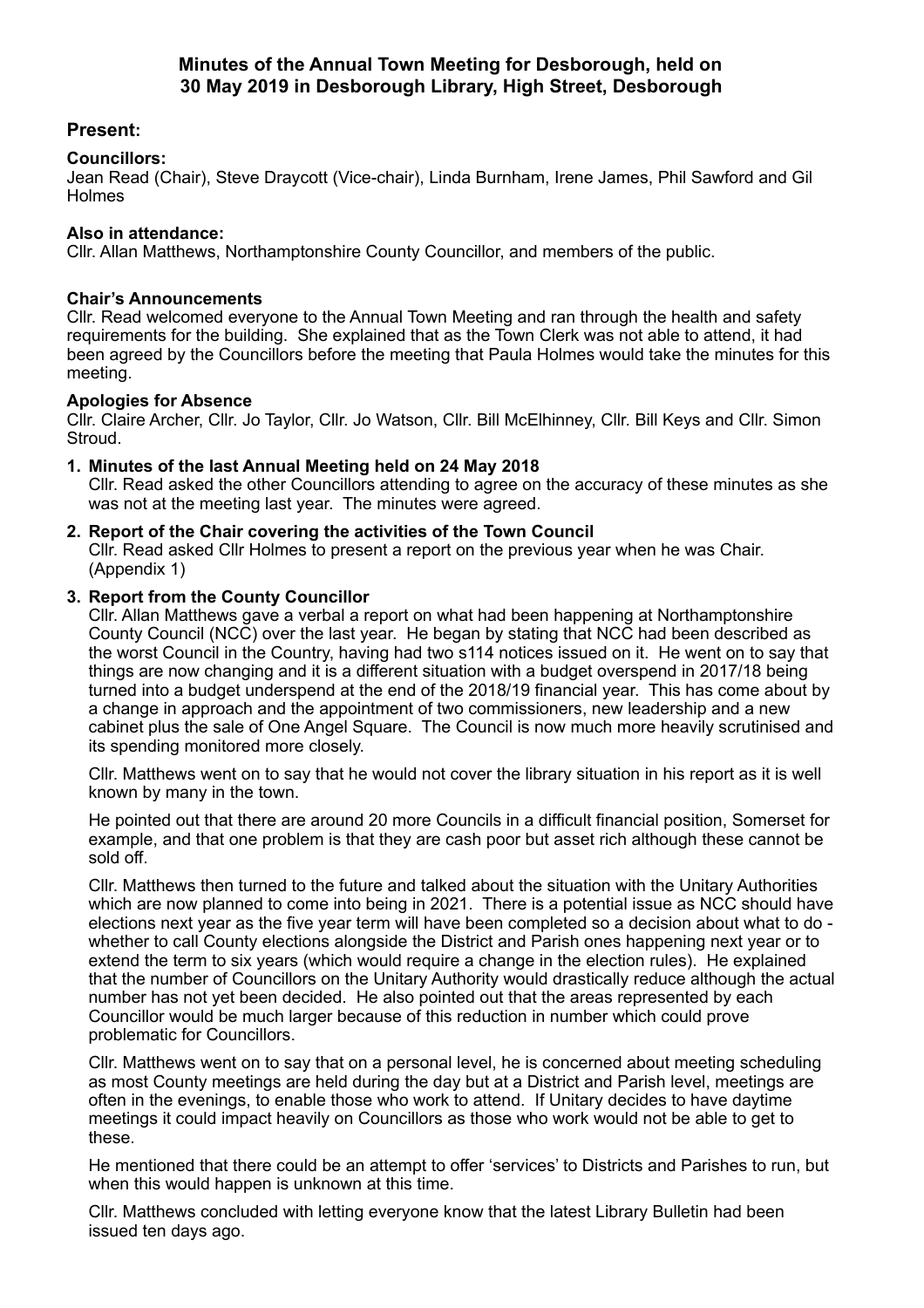## **4. Reports from Kettering Borough Councillors**

Cllr. Read stated that as of 6.30pm the only report received from our four Borough Councillors was from Cllr. Mark Dearing (Appendix 2).

#### **5. Reports from groups and organisations in the town**

Linda Burnham presented a report on behalf of **Desborough in Bloom** (Appendix 3).

John Terry presented a report from **Desborough Town Juniors Football Club** (Appendix 4).

Edward Short, President of **Desborough Town Bowls Club** gave a verbal a report on the club, to introduce and clarify what the club is about.

This year it is the 50th. anniversary of the club which is open to everyone to use. Kettering Borough Council own the site with the club managing it and also maintaining the green which is one of the best in the county. The green is open to use from Monday to Friday from 2.00pm to 4.30pm and then again from 6.00pm till dusk. The club's aim is to help people develop their interest in bowls and to socialise.

There are currently 132 members - full adult membership is £52 per year, £10 for social membership. The membership has been declining - there were 300 members at one time and this year there has been a membership drive during May where anyone could come along to try it for free. (Equipment is provided and all anyone needs to bring with them is a pair of flat shoes.) This has led to 10 new members signing up which is a good result. Normal green fees are £2.50

The club is well respected in the County and has a very good youth policy in place which has led to three Juniors going on to play for England. In May of this year, Rebecca Wigfield played for England at the Atlantic Championships in Wales where she and her partner in the Women's Pairs won a bronze medal. Well done Rebecca, well done to the club - it's a great game.

Rick Hill gave a verbal report on behalf of the **Rothwell North Working Party** (RNWP) which was formed two years ago to put pressure on Kettering Borough Council (KBC) and Persimmon, the developer, about the problems with this planned development of 700 houses. There are two main concerns:

1. The Strategic Link Road (SLR) which is intended to be a bypass for through traffic wishing to get to the A6. This road is through the middle of the development, with all the problems this would cause the traffic such as a 30 MPH speed limit, pedestrian crossings and so on - which would dissuade traffic from using it and so the traffic would go through the towns.

The SLR is planned to join the B576 near the medical centre where the junction would be controlled by traffic lights - these would lead to traffic jams, not improve traffic flow.

RNWP has suggested that the SLR run along the edge to the north of the development where there would be no need to have a 30 MPH speed limit.

2. RNWP has asked for the SLR to be built first, or at the very least a 'haul' road put in pace to take the construction traffic however Persimmon is adamant that the SLR will only be built once 250 houses have been built. Everyone moving into a new home before then will be affected by the noise, dirt etc.

The most sensible way forward is for the SLR and roundabout to be built first.

A petition of 3553 signatures (23% of the electoral population of Desborough and Rothwell) was presented to KBC but every attempt to engage with the Borough Council and/or Persimmon and offer suggestions is being ignored.

There are more than 12000 vehicles a day on the road with all the associated pollution yet KBC has refused to take this into account, despite new Central Government guidance on environmental issues.

Mr. Hill was asked by a resident why RNWP were not getting much joy from KBC and Persimmon and the answer is that KBC state the application is 9 years into its process so there has been too much work been done to change it now. He went on to say that this is a lesson for KBC Planning Committee members to closely review such applications and consider every point before approving them. He did say that Martin Hammond of KBC seemed sympathetic to the problems but as an Officer he has an advisory role to the Council.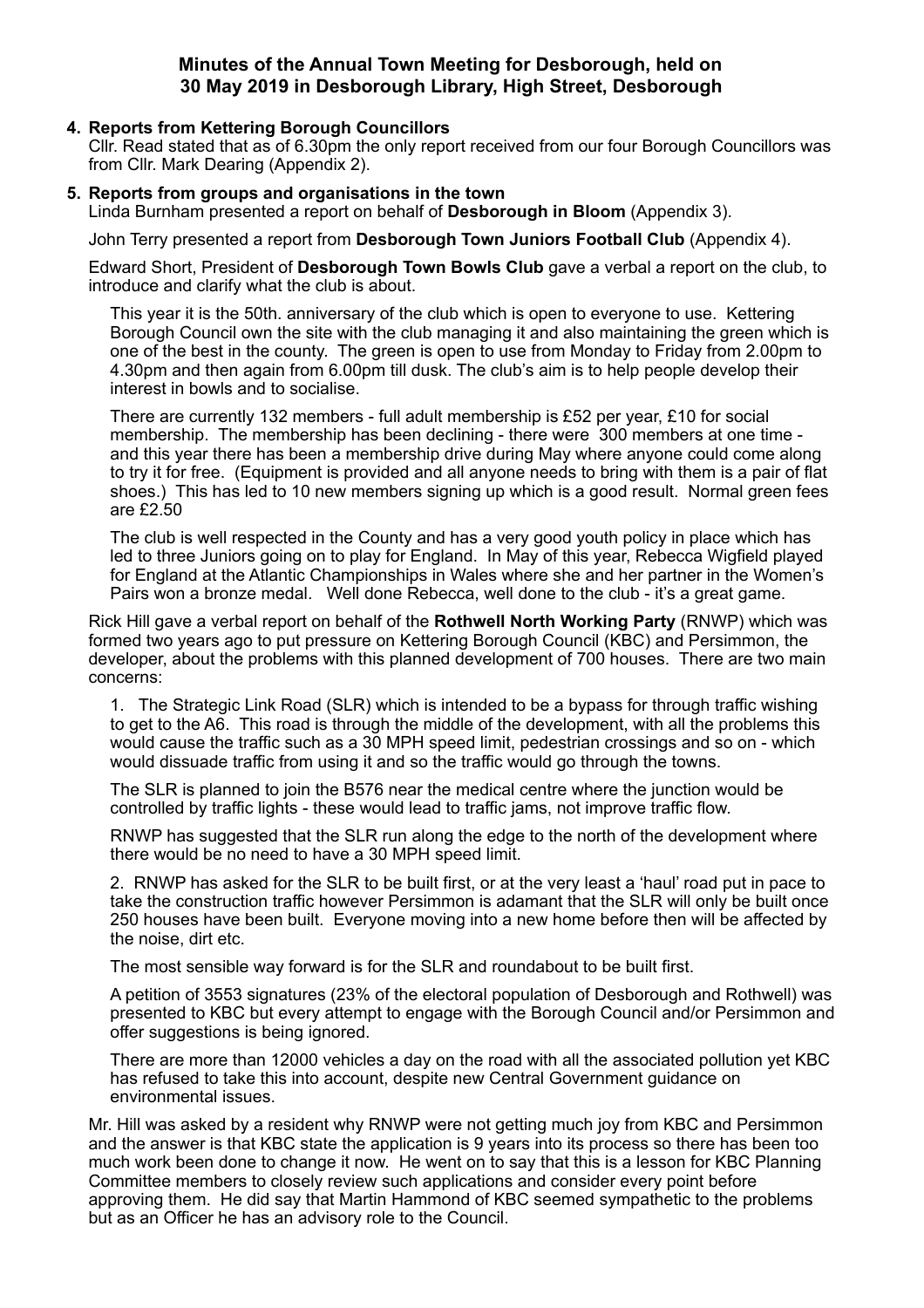Mr. Hill concluded by saying that he had contacted the four Borough Councillors and only received one response, from Cllr. Dearing, and that was only after two months and a chase-up email, and the reply did not hold out much hope. Rothwell Town Councillors were originally on RNWP but had withdrawn from the group, but Desborough Town Councillors are still very much involved as is Cllr. Jim Hakewill who as an independent Councillor has remained on the working party and is heavily involved. Mr. Hill clearly stated his disappointment with the lack of support from Desborough's Borough Councillors.

Linda Burnham presented a report on behalf of the **Desborough Royal British Legion Women's Section** (Appendix 5).

Cllr. Read presented a report from the **Community Shed** (formerly known as Desborough Men's Shed) as Gary Berridge was unable to attend the meeting (Appendix 6).

At the end of the presentations Cllr. Read said what a brilliant job our community groups are doing and there was a round of applause given.

Cllr. Phil Sawford agreed that these groups do so well but equally how sad it is that so few people know about them - he himself was unaware that it was the 50th. anniversary of Desborough Town Bowls Club. He went on to say that with the local newspaper being weekly not daily, leaflets often thrown away without being read and the less than helpful side of social media at times, he wondered in the Desborough Town Council website could have links to these groups. Cllr. Read agreed and Cllr. Holmes asked the groups present to send in their details to the Town Clerk.

A resident asked why no Borough Councillors had turned up to this meeting as what was happening with the s106 money.

Cllr. Matthews commented on the development of 304 houses on the Ise Valley where the current plan for where the estate came out onto Rothwell Road (B576) was for a T-junction - his view is this is ludicrous. He said he had asked about a roundabout being built instead but he felt this is very unlikely.

Paula Holmes asked if everyone who had spoken and for whom she had a name would mind if their names were recorded. This was acceptable.

Cllr. Read thanked everyone who had attended the meeting.

## **The meeting closed at 8.30pm**

**.................................................... Chair ................................. Date**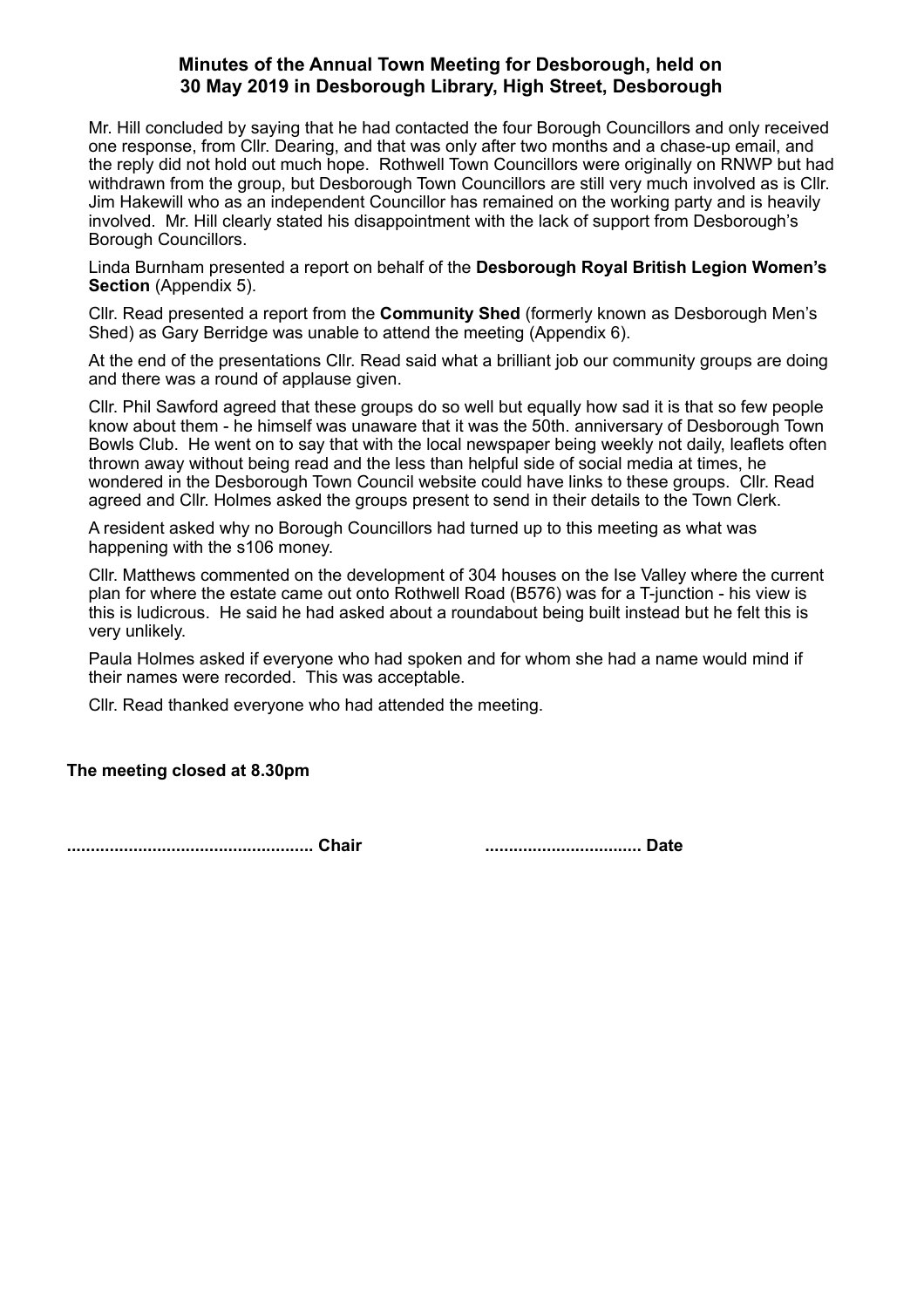Appendix 1

# **Chairman's Year 2018/19 - Gil Holmes**

This year started with me on my own with a sick and absent Clerk and a part time Admin Assistant.

#### **Achievements over the year Personnel**

Appointment of Graham Thomson as the new Clerk from Sept 2018

# **Finance**

Setting of a proper budget which took the precept from down from £280k to £75k

The banking has moved now from Barclays to Unity Bank and we have invested into the CCLA Public Sector Deposit Fund so that we are earning interest on our accounts.

The budget also allocated funding in support of the Library being retained and a community hub established.

## **Policies**

Totally rewritten the Standing Orders

- Code of Conduct
- Finance regulations

Most of the policies that a town council should have are now in place and are in plain English.

## **Community**

The council now actively encourages the inclusion of volunteer residents onto the councils working parties and groups where their skills and experience add to the mix for the work involved. Meetings are now conducted in an atmosphere of mutual respect and in a civilised manner with everyone having their say.

**The Pocket Park** - has seen its pond refurbished and now has a sound footing established for its continuance.

**The Neighbourhood Plan** - is moving ahead and will have more work completed to reach its adoption.

**Citizen Awards** - 3 have been given out so far and the council looks forward to many more in the future.

**Grants** - Scouts have had an award towards their outdoor storage building, Parkrun has had an award for various equipment including a defibrillator, but more applications from community groups are needed.

**Rothwell North** continues to be strongly represented by Councillors from Desborough and the fight continues.

**The Fish Farm and The Lorries** - a court date is finally set for the end of September/start of October on the breach of the CPN. This council and councillors have been unrelenting in their pressure on KBC to get something done.

Personally I have been in contact with officers and officials at KBC virtually every month since I was elected back in November 2017 and have been providing evidence to KBC and advice to residents throughout.

## **The Future**

Finally I'd like to thank all of my fellow councillors, family and friends for their encouragement, advice and support over the past year.

And I congratulate Jean Read and Steve Draycott the newly voted in Chair and Vice-Chair and wish them well for this year to come.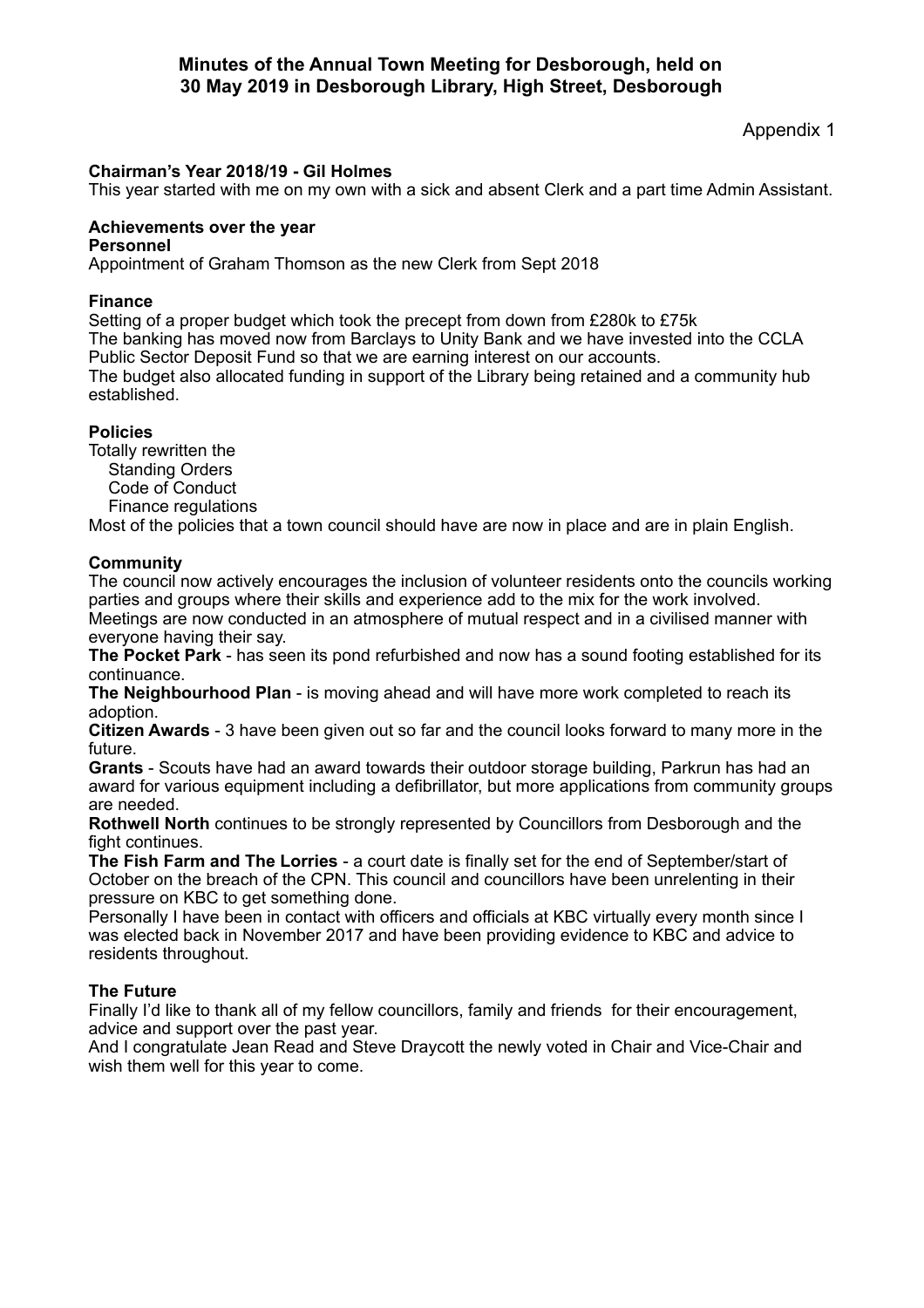Appendix 2

Cllr. Mark Dearing Loatland Ward KBC

I have been approached by Mr. R. Hill regarding the planning application for Rothwell North and his concerns over the environmental issues.

I am liaising with officers at planning to find out more and understand the implications stated by Mr. Hill. Whilst this is not my ward there are many students and pupils who attend Montsaye Academy School from Desborough.

I have also dealt with a fly tipping issue in Desborough on behalf of a member of the public who raised his concerns over possible asbestos within the rubbish dumped.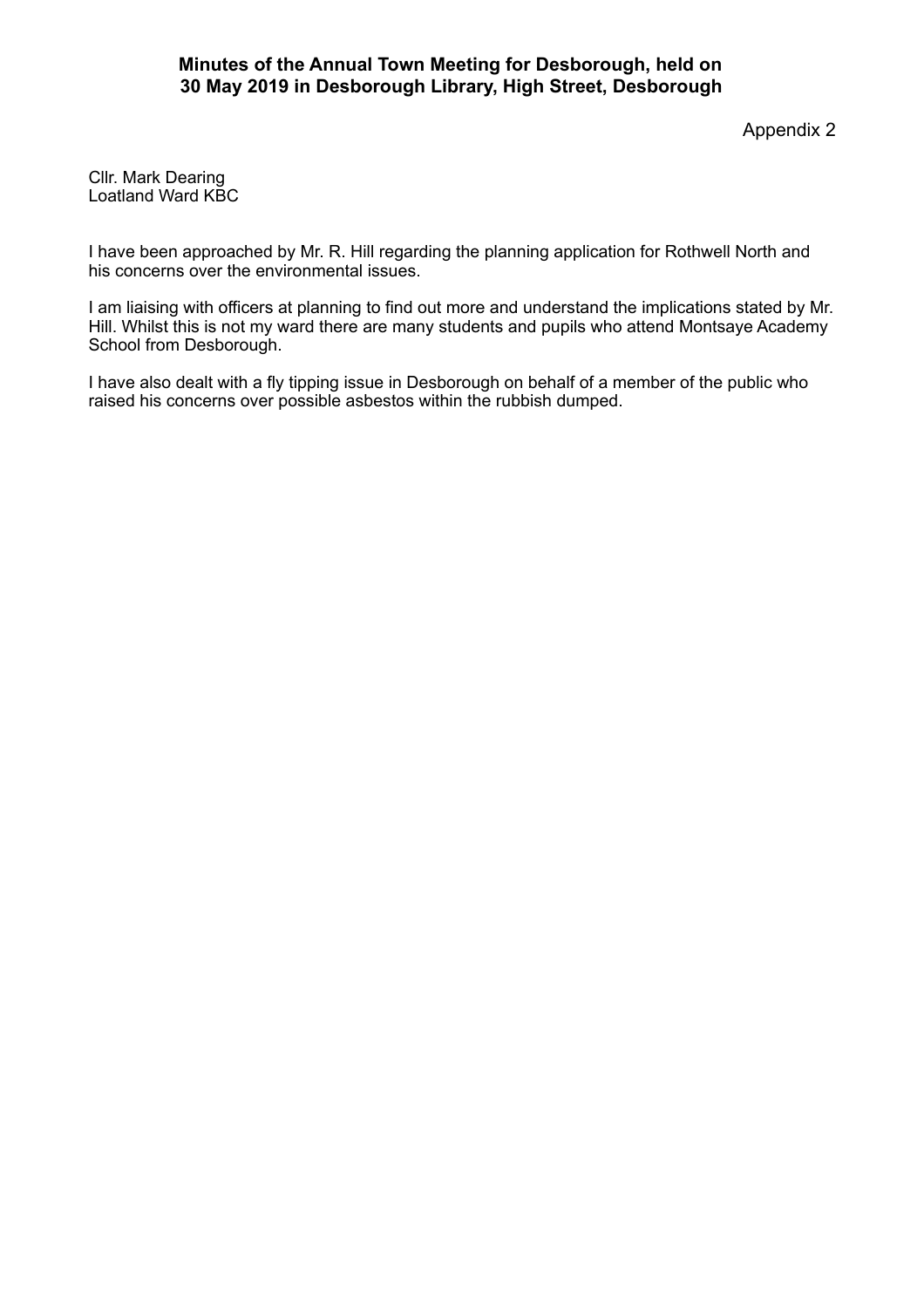Appendix 3

#### DESBOROUGH IN BLOOM (DiB) REPORT 2019

When Desborough in Bloom started in 2012 the then Committee little thought that 7 years later its projects would have expanded so greatly from the 15 large tubs that we bought with a grant from the George and Arnold Yeomans Feakin Charitable Trust and the Maud Elkington Trust. Today we have about 29 self-watering tubs, 4 half size tubs 2 planters and 28 hanging baskets, plus troughs in various locations. The tubs are planted twice a year – with bulbs and appropriate spring plants for winter/spring and annuals and perennials for summer/autumn. Over the past 2 years we have tried to divide the town into areas and introduce colour themes to the various areas. The 2 tubs on Dunkirk Avenue were introduced to commemorate the Armistice and the tulips planted in them were called Armistice. The tubs are now planted with 2 roses (our metal poppies were removed twice) called Loving Memory. We hope that these 2 tubs will continue to commemorate all those who fought – and died – in all wars.

Another early project was the planting of 5,000 daffodil bulbs in the grass verges of the approach roads to the town. This has continued each November with a total of 51,000 having been planted so far and another 6,000 on order for this November.

Several years ago, with permission from the owner, we took over the overgrown raised bed next to the former dairy in High Street, cleared it and replanted with various perennial flowering plants, bulbs and small shrubs. Two years ago, we assumed responsibility for planting and maintaining the large brick planter in front of the Fire Station in King Street.

About 18 months ago, with KBC's help, a bed was cut out in front of Hazeland House in the High Street and planted to give all-year-round colour and interest. A fine bird bath completed the project.

The latest ongoing project is in Gladstone Street where we have taken over the former Memorial Garden from KBC and are developing it as a Sensory Garden. Much work has been undertaken by volunteers but, in particular, by one of our committee members and one stalwart volunteer who have met early on Monday mornings for many weeks. Two large wooden planters and three benches have been installed, unwanted shrubs and ivy cleared in preparation for appropriate replanting, and a small bed has been created and planted with lavender and a gigantic grass.

We have organised several "DIG" Competitions (Desborough's Inspirational Gardens) to find the town's most interesting and colourful front gardens and we have presented winners with prizes to acknowledge their efforts. For the last 2 years, we have celebrated this event and our AGM by meeting together in the town – in 2017 at the Ritz and in 2018 at the Indoor Bowls Club.

Two years ago, and with 6 weeks to prepare, we were awarded a Bronze Certificate for our entry in the EMIB (East Midlands in Bloom) Competition, and last year gained a Silver. We applied to take part again this year, but, because of Committee changes and other reasons, reluctantly we have decided to withdraw and concentrate on making the town as beautiful as possible. However, we hope to take part again next year.

On Tuesday 28 May 2019, a large pagoda should have been sited at the top of Havelock Square and will shortly be planted to give, we hope, a cascade of colour.

We often say that DiB is a Community organisation that relies on the Community for its practical and financial support. As we have extended our operations, this is even more relevant. We are very grateful to Desborough Town Council for its grants, to the hard-working DiB Committee and to the (very small) band of active Volunteers who turn up to enable us to continue fulfilling our original aim, namely, to bring more floral colour and hence to brighten up Desborough.

Thank you to all who continue to help us in any way.

We apologise that we are unable to be present at the Town Council meeting on 30 May 2019. One of our Committee members, Linda Burnham, will read out our report for us.

John Kemp – Chairman/Secretary Mary Payne – Chair of Tubs and Baskets Committee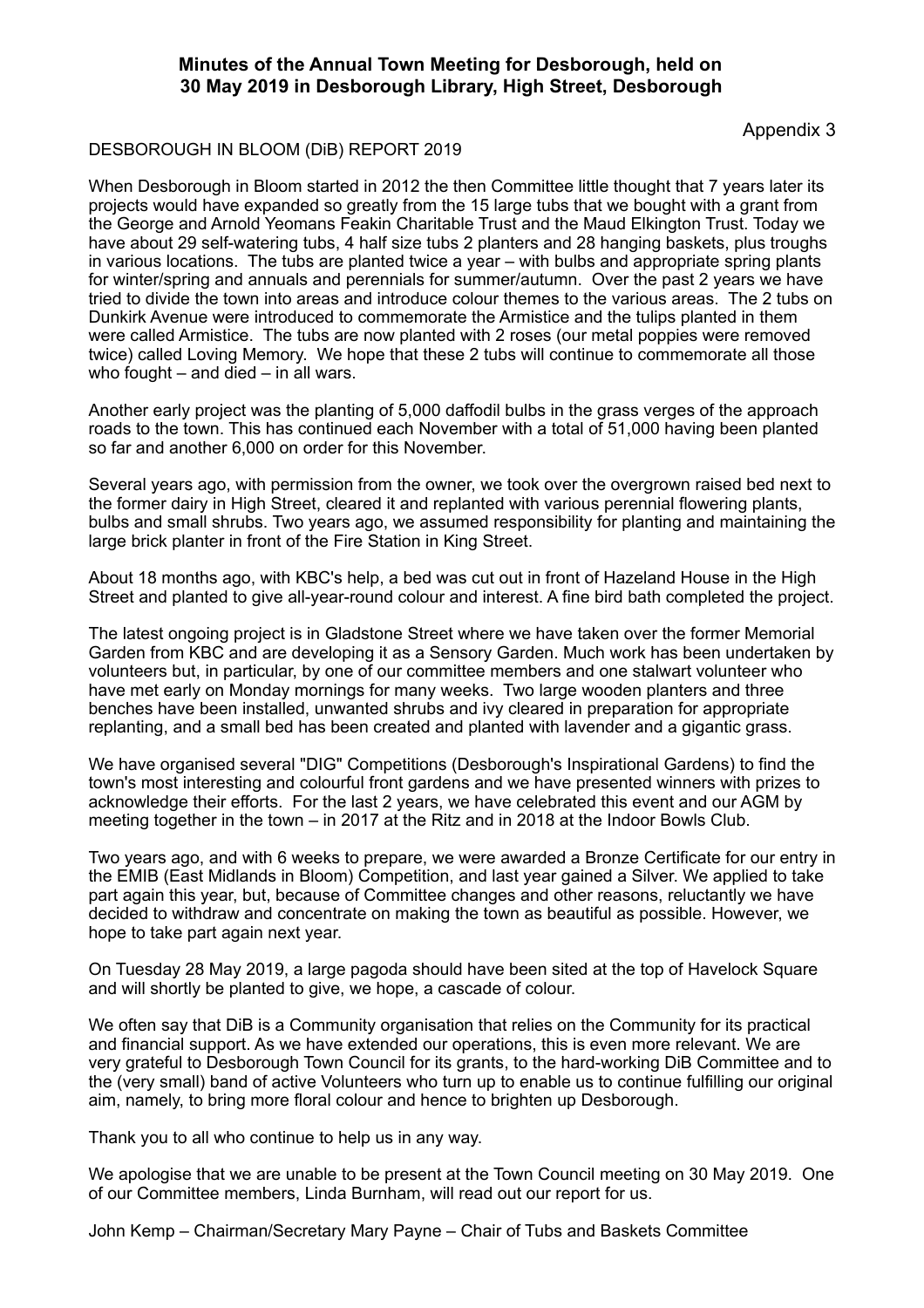Appendix 4

#### Report on DTJFC for Desborough Town Meeting 30/05/19

Hi everyone. My name is John and I am the Secretary of Desborough Town Juniors Football Club.

This is Craig who is our Vice Chairman and also Manager of our U13 Lions Team.

We are based at Desborough Leisure Centre and currently run 5 teams at U11, 2 at U13, U 14 and U15 age groups. We have over  $\overline{90}$  players registered with us and we are always looking for new players.

We are hoping to add 2 new teams for next season at U8 and U9 and we are working hard to find new players to fill those squads. Our teams all play in the Weetabix Youth League and complete against teams from Kettering, Corby and the surrounding area.

Desborough Town Juniors Football Club became a Charter Standard Club in 2009 and we have upheld this status since then. What this means is that we abide by the F.A. rules and regulations, all of our Coaches and Managers are qualified to at least FA Level 1 and all have up to date Criminal Record Checks, Safeguarding qualifications and Emergency First Aid certification. We also have a very efficient Child Welfare Officer who makes sure all our certifications are up to date and that all players are treated equally and fairly.

Our 'motto' is 'Football for All' and we aim to offer the chance to participate to players of all ability at as low as cost as possible. This presents its own challenges as costs for league fees, referees, hiring the all-weather pitch at the Leisure Centre for training through the winter and providing match kit for each team are all considerable and always seem to be increasing.

We are therefore always looking for sponsorship and to obtain grants wherever possible and we always aim to participate in events like the Carnival and the Gala Night to raise funds but also to let people know about our Club and to raise our profile in the local community.

Overall, our Club is lucky to have some very committed people involved and we feel that we are moving in the right direction, although there is obviously no room for complacency and we will always look to improve what we offer wherever possible.

Finally I would just like to thank the Town Council for this opportunity to let you know a bit about our Club.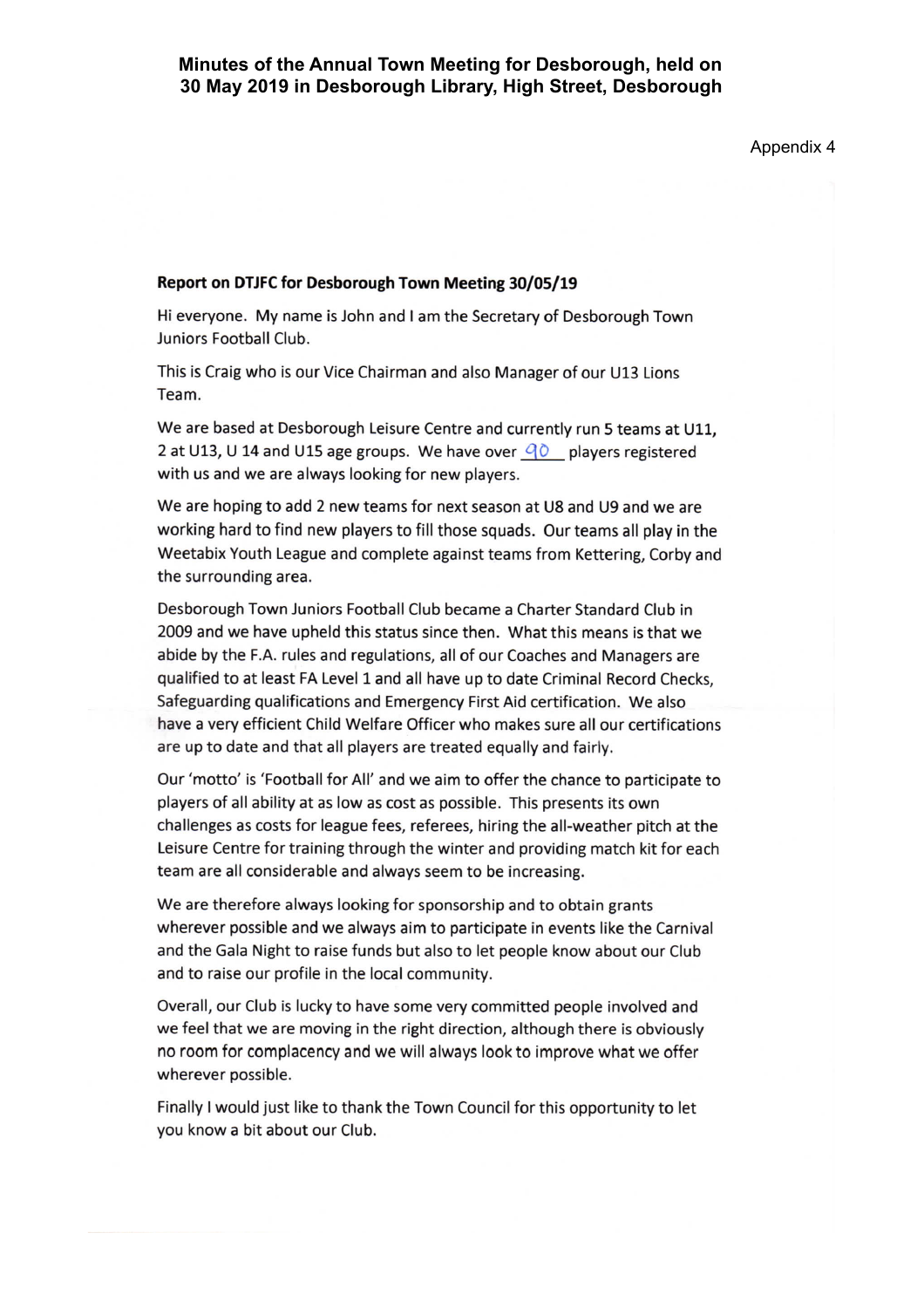Appendix 5

## **Desborough Royal British Legion Women's Section**

The Women's Section has seen a revival over the last 12 months with 6 new members joining us. Following the re-structuring forced upon us by the Royal British Legion Headquarters we lost about 20 members, but we have weathered the storm and our membership is 83 to date. We said farewell to Sue Panter, one of our long term committee members, who had decided to move to the coast to be nearer her family.

We have also changed our meeting venue, from the Community Centre to the Heritage Centre. Our members seem to like the new venue, it being more friendly, and with softer seats.

We have activities and varied speakers each month, and of particular interest was a talk and slide show by one of our members of her holiday in Cambodia. The talk by Betty West on Nance Wake the WW11 Agent was extremely interesting and very well received, as was the talk given by an Air Ambulance Volunteer.

We also have quiz evenings, Coffee Mornings, Harvest Supper, and of course our Christmas Party, and this year members were entertained by a group consisting of Members and Committee Members. A good time was had by all!!

Once again we held a fashion show, but moved venue to The Ritz in Desborough. By the evening of the show all seats were sold out, and it was standing room only. It was an excellent fundraising night, and we intend to make this an annual event.

Our members always help with the Poppy Appeal Door to Door Collection, but with the town growing so much it is now becoming impossible to fill all the vacancies. This coming November we will probably cease the House to House collection and focus on the shops, clubs etc.

Our Standard Bearer Sonia Beale has won The County Competition for the last 10 years, and has also had success at Regional and National level and we are very proud of her. Sonia and Linda Burnham always looks extremely smart when parading our Standard at Remembrance tide. Some of our members attended a Drumhead Service and 12 hour Vigil at St Giles church on 8 August to commemorate the start of the final 100 days of WW1. Branch members participated in the service and the Vigil. Sonia paraded the Branch Standard at the Drumhead Service and again at the end of the Vigil the following morning. It was a very moving service and was very well attended.

We always support the Christmas Tree Festival, and have had some success in the competition over the years – with a special mention this year.

Our Committee members work very hard throughout the year and enjoyed a thoroughly deserved, very pleasant evening out at our local Indian restaurant in February. They also help with the catering for our events and donate many items for our Raffles and Coffee mornings. They are a brilliant team and we are very grateful to them all for their continued help and dedication to our Branch.

We try to keep in touch with all our members each month, and any member who is sick is visited with a gift of flowers.

It is pleasing to report the Desborough Royal British Legion Women's Section is the largest branch in the County and is still thriving after 72 years.

All in all it has been a busy but enjoyable year and we look forward to the next year, whatever that may bring!!